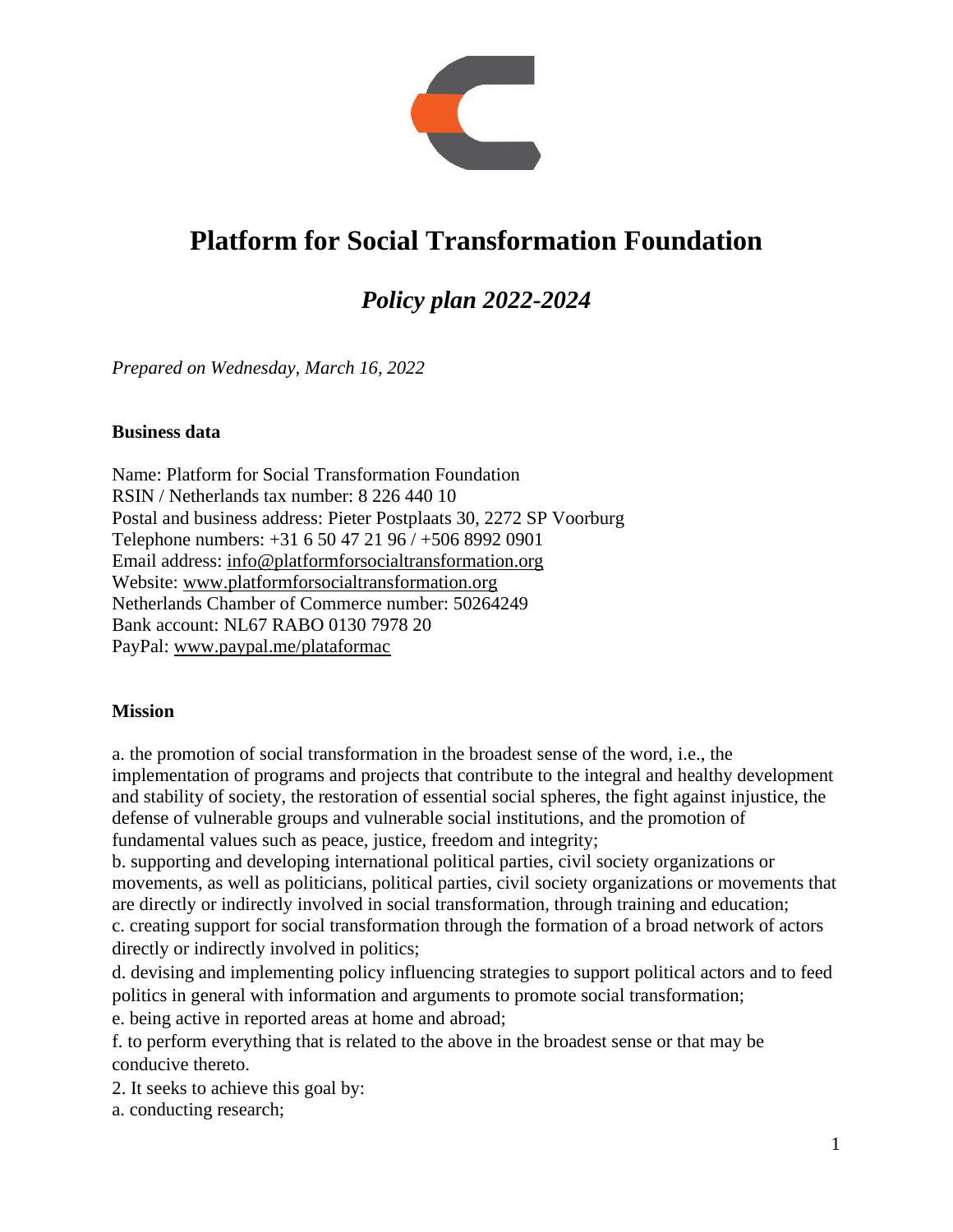

- b. the development and facilitation of training and courses;
- c. organizing and facilitating network conferences and exchanges;
- d. developing and publishing publications and

e. the realization of supporting activities in the broadest sense of the word, including fundraising and promotional activities for the foundation, which can contribute to the aforementioned objective.

- 3. The foundation serves the public interest.
- 4. The foundation is a non-profit organization.

## **Policy and strategy**

As stated in the objective, the Foundation Platform for Social Transformation serves the public interest and is a non-profit organization. This means that the foundation only conducts projects that serve a social purpose. The foundation does not pursue commercial goals.

All projects of the foundation are examined on the basis of two criteria. In the first place a determination is made whether the project fits within the objectives of the foundation. This means that the project must promote social transformation as expressed in the objective; the projects of the foundation must "contribute to the integral and healthy development and stability of society, the restoration of essential social spheres, the fight against injustice, the defense of vulnerable groups and vulnerable social institutions, and the promotion of fundamental values such as peace, justice, freedom and integrity."

The added value that the foundation can deliver based on the expertise it has accumulated since its inception in 2010 is also considered when assessing projects. This expertise includes its specific knowledge of and network in the Latin America regions (director) and Africa (board members), its broad experience in conducting scientific research, developing and facilitating training and conducting and advising on policy influencing, the preference for projects with a political component and the specific knowledge of confessional political and development cooperation organizations.

The second criterion is practical in nature and concerns the availability of funding and/or partner organizations or volunteers for their implementation.

The director is responsible for the implementation of the projects and the daily management of the foundation. He is accountable to the board afterwards, through periodic board meetings and contact via email and telephone. The programs of the foundation are approved annually by the board.

The foundation is based in Voorburg, The Netherlands. The foundation also has an office in Latin America, located in the Costa Rican municipality of El Guarco (Cartago province), the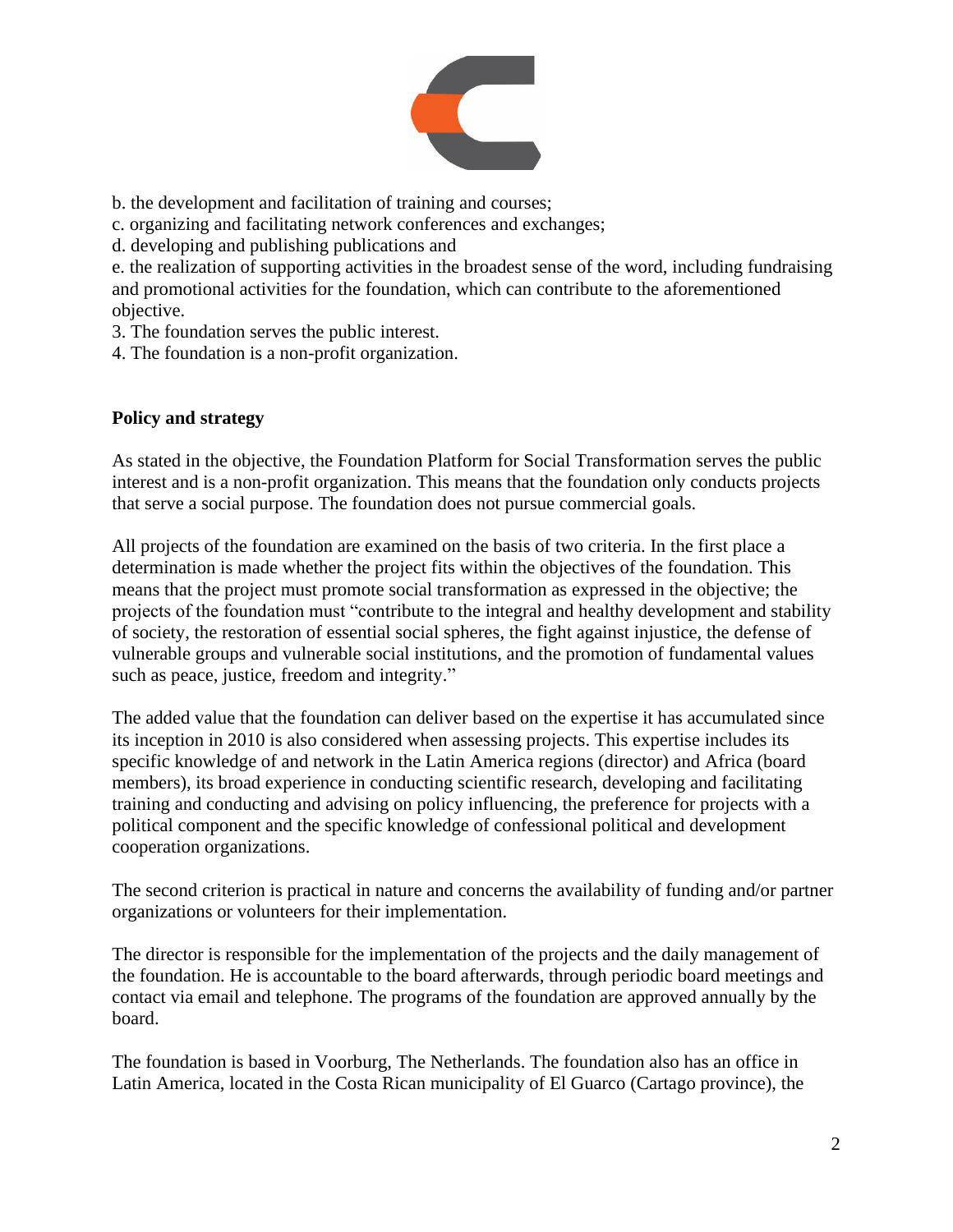

director's place of residence. In addition, the foundation collaborates with partners for the implementation of specific projects, such as FLAEM in Malawi.

## **Reason for the inception of the foundation**

The purpose of the foundation, as stated in the objective, is to promote social transformation in the broadest sense of the word. In concrete terms, this means that the foundation focuses on programs that influence the development of societies, both in the political, socio-economic and cultural fields. This means that the foundation implements programs that contribute to issues such as democracy, human rights (in particular freedom of religion), integrity (fighting corruption), conflict resolution, the protection of the rule of law, the fight against injustice, economic diplomacy, etc. The foundation seeks to reach this goal by doing research and disseminating research results, issuing publications, networking, organizing conferences, giving guest lectures, developing and distributing educational videos, developing and facilitating training and conducting policy influencing strategies.

## **Target audience**

The specific target group of the foundation are political actors. The concept of "political actors" is understood broadly, including all actors who are directly or indirectly involved in politics. The mission refers to "international political parties, civil society organizations or movements, as well as politicians, political parties, civil society organizations or movements that are directly or indirectly involved in social transformation." Particular attention is paid to young people, the Latin American region and confessional organizations, without the foundation limiting itself to this.

## **Fundraising**

The foundation has three sources of income: institutional donors, individual donors and financial contributions of participants in activities of the foundation. Institutional donors are by far the most important source of income for the foundation. Agreements are made with these institutions about the programs they finance; these agreements are included in a Terms of Reference (a summary of which can be read under the "Activities" section).

The foundation has a number of loyal individual donors who donate small amounts to the foundation. If these amounts are earmarked, they will go to the projects for which they are intended. If these amounts are not earmarked, they are added to the general reserve of the foundation and the board will decide, on the basis of a proposal from the director, how the funds will be spent. Typically, the donations from the individual donors cover part of the foundation's fixed costs such as bank costs, maintenance of the websites and office costs.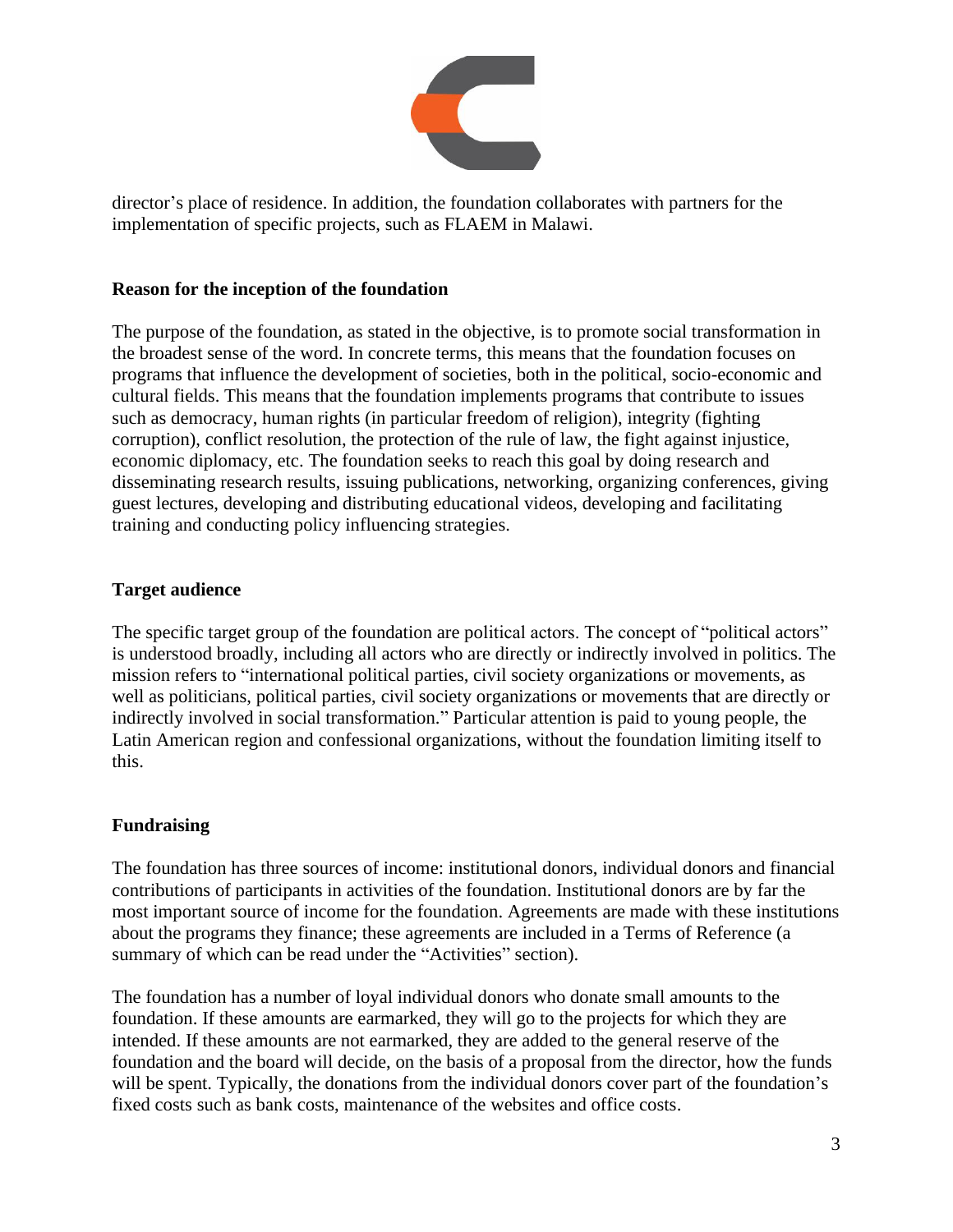

Finally, participants in activities of the foundation, such as conferences and (online) courses, are sometimes asked to pay small contributions towards the costs, which are far from cost-covering. These therefore are symbolic payments that aim to guarantee the commitment of the target group; these payments are expressly not commercial. Such financial contributions always benefit the same project for which the costs were incurred.

The director and the board are jointly responsible for fundraising for the foundation. Institutional donors are approached by the director or by individual board members. Individual donors are informed through the website and a mailing list. No money is spent on fundraising activities, apart from occasional travel or communication costs. However, advertisements are made for the courses, conferences and publications of the foundation.

## **Management and spending of assets**

In the financial field, efforts are made to limit administrative and other costs as much as possible, among other things by making use of virtual means such as video conferencing and online courses, and of volunteers and by purchasing services cheaply via online HR platforms. Travel and other expenses are only incurred if they are strictly necessary for the implementation of the projects of the foundation. The staff of the foundation is kept as small as possible; preference is given to the use of freelancers for specific tasks. Administrative costs are never higher than 10% of the total turnover of the foundation, and usually much less than that. The majority of the funds must go directly to the projects. Any budget surpluses are carried over to the following year.

The director claims his expenses from the treasurer on a regular basis and asks her to make payments to service providers of the foundation. The director and any staff members receive a competitive salary; this is paid from the programs for which they work and not from general administration costs.

In principle, unless the board decides otherwise, the foundation does not take out loans and does not grant loans to third parties.

The foundation does not provide subsidies to organizations or individuals but enters into collaborations based on project agreements.

In order to comply with the requirements of the Management and Supervision of Legal Entities Act (Wet bestuur en toezicht rechtspersonen, WBTR), the foundation has, in addition to its articles of association, internal regulations which set out, among other things, rules for holding board members liable, as well as agreements to guarantee the 4-eyes principle in order to prevent fraud.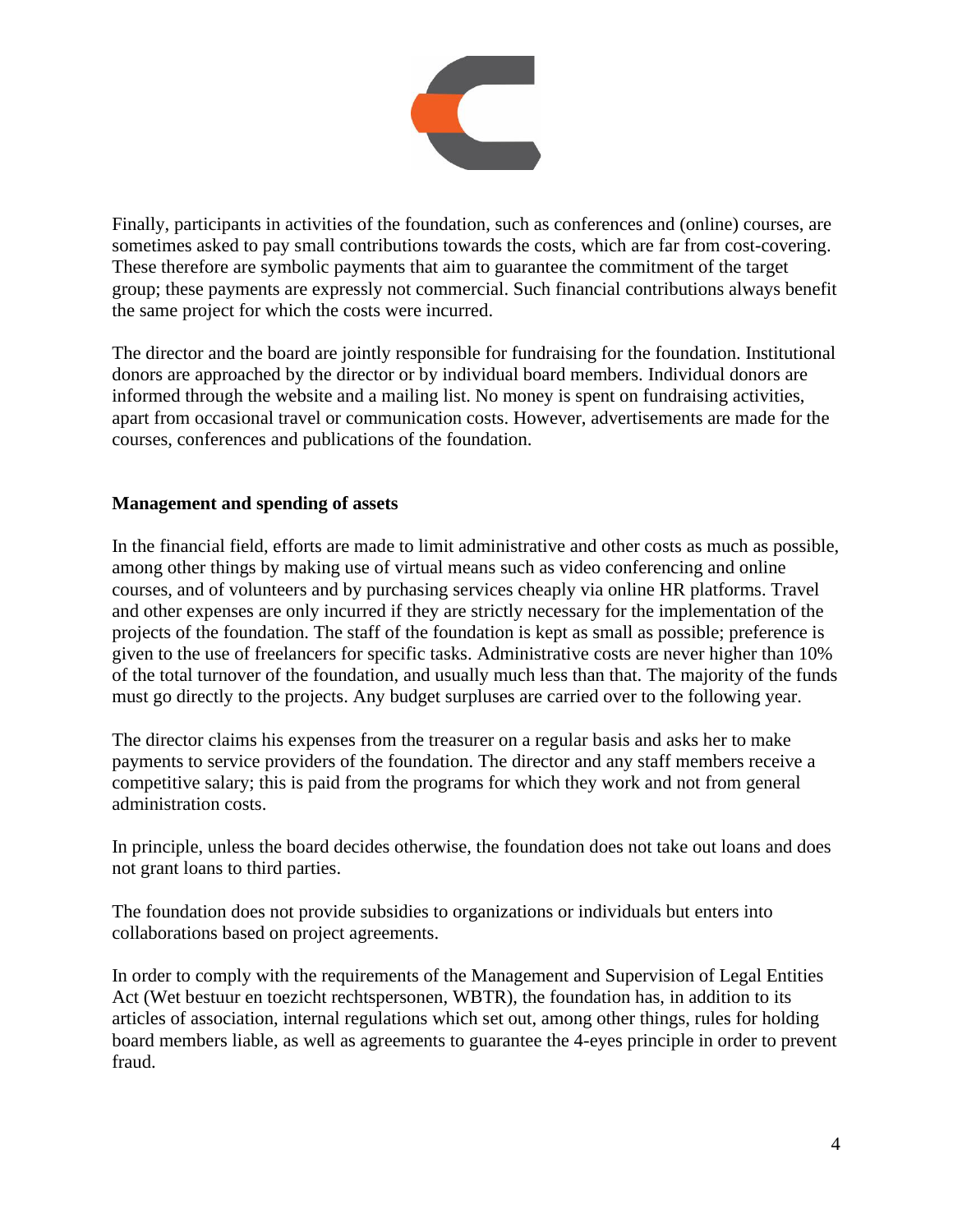

## **Activities**

All activities of the foundation fall within the description given in the objective, namely "a. conducting research; b. the development and facilitation of training and courses; c. organizing and facilitating network conferences and exchanges; d. developing and publishing publications and e. the realization of supporting activities in the broadest sense of the word, including fundraising and promotional activities for the foundation, which can contribute to the aforementioned objective."

As of 2022, the foundation aims to implement the following four programs. The first three are a continuation of the programs that the foundation has been implementing since its inception in 2010; the last one started in 2019 (initial preparations in 2018). All four programs help achieve the objective of the foundation as formulated in the articles of association.

## *I. Plataforma C – Aprendamos a incidir*

La incidencia política es una herramienta que busca promover la justicia social, económica, política y cultural, así como la equidad en las oportunidades y en el acceso a los asuntos fundamentales.

Cualquier actor que intenta promover su visión de desarrollo e influenciar en la toma de decisiones —los medios de comunicación, las organizaciones de la sociedad civil, las universidades, las instituciones religiosas, los grupos de interés, los sindicatos, las organizaciones multilaterales o ciudadanos individuales— puede considerarse como actor político.

Aprendamos a incidir es un programa para organizaciones que promueven que grupos ciudadanos asuman una actitud activa en el escenario público para colocar temas en la agenda y lograr cambios legales, apropiado para quienes incursionan por primera vez en un área que puede asemejarse a un laberinto con muchas pistas falsas si los ciudadanos no están familiarizados con ese terreno, tanto como para quienes ya cuentan con experiencia en esas lides y desean proceder de manera metódica para ahorrar tiempo, recursos y energía.

## *II. Family Life and Aids Education Ministry – Why Wait?*

Why Wait? is a life skills curriculum tailor-made to specifically address, in age- and cultureappropriate ways, the needs of primary and secondary school pupils. It is a life skills, character development curriculum. It addresses the importance of the biblical worldview, which shapes both the individual's beliefs, values and behavior, as well as those of the society at large. The goal is to encourage the development of character, which results in behavior that will be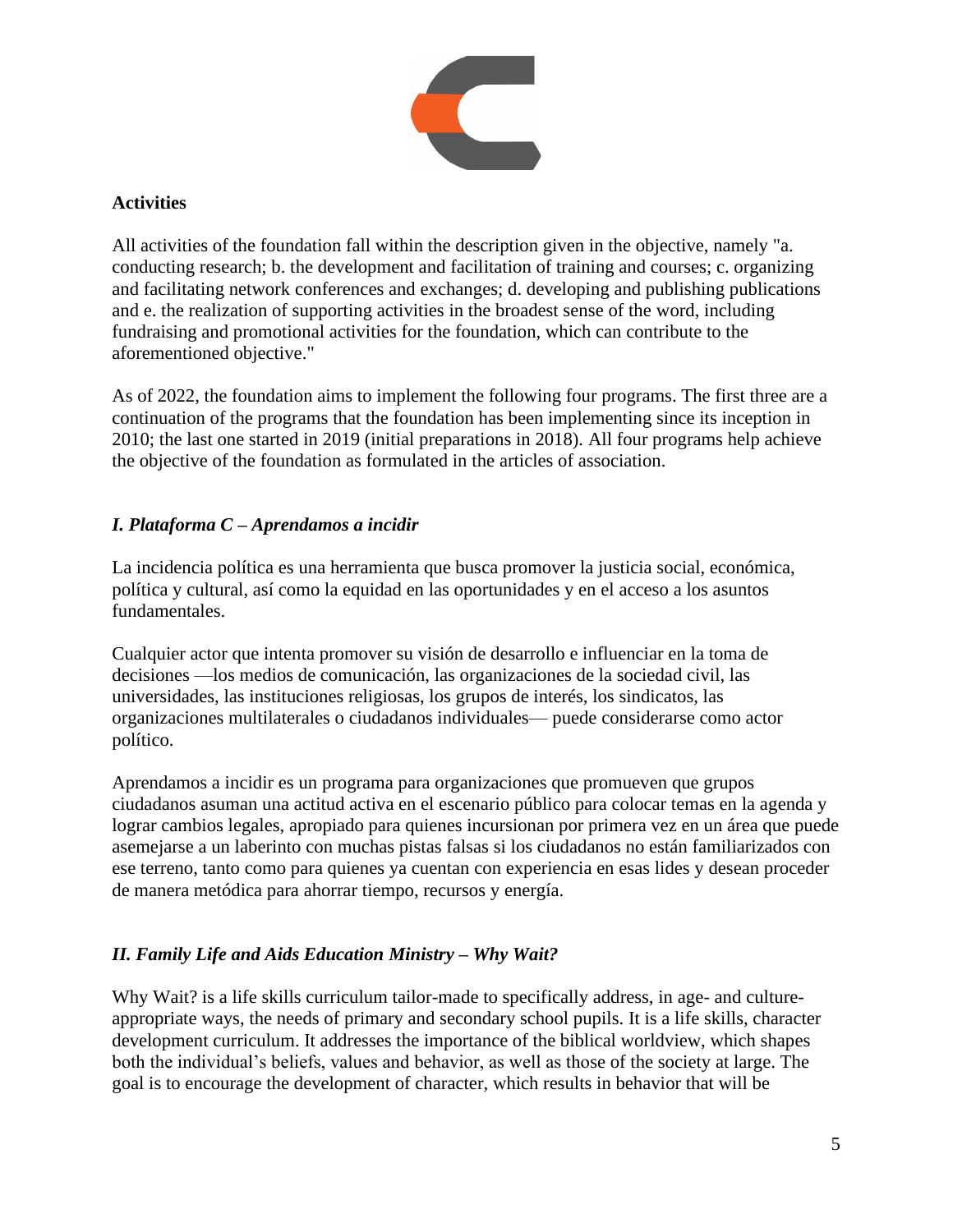

beneficial not only to the individual in his/her own life, but also to the lives of his/her fellow human beings. The objectives are to transfer to students' knowledge, skills, and desire.

The program gives young people sensible reasons to abstain from premarital sex and to make informed decisions regarding their future by:

- 1) Educating them in principles of character and moral development.
- 2) Helping them to develop healthy self-concepts.
- 3) Empowering them to withstand social and sexual pressures.

In the process of teaching the curriculum, the teachers themselves learn the life skills that they are teaching the pupils. Most teachers never had the opportunity to learn these life skills when they themselves were in school. In addition, the teachers acquire in-depth knowledge about HIV/AIDS, alcohol and drug abuse, and other risky behaviors, which will enable them to counsel their pupils competently.

More information on project website: [www.flaem.org.](http://www.flaem.org/)

## *III. The Vulnerability Initiative*

Since its inception, the foundation has conducted several small projects including "Family Monitor", "Child Protection Thermometer", "Religious Freedom Outlook", "Biblical Worldview", "Festival of Politics" and "Lobby". The publications developed within the framework of these projects are available on www.platformforsocialtransformation.org.

The common denominator of these projects is that they focus on making vulnerable groups or vulnerable social institutions resilient, such as families, children, women, the arts sector, religious minorities and confessional organizations. By means of activities such as the translation of relevant publications, the development of publications based on our own research, the provision and development of training courses and the devising and implementing of policy influencing strategies, an attempt was made to contribute to the resilience of these groups and institutions.

The importance of supporting vulnerable groups and institutions is explicitly mentioned in the objective of the foundation: "the defense of vulnerable groups and vulnerable social institutions". The references in the objective to "the integral and healthy development and stability of society", "the restoration of essential social circles" and "the fight against injustice" should be understood in this context.

The above-mentioned projects have had a large diversity of donors. If there is a possibility and the funds allow it, these projects will be continued as of 2019 under the umbrella program "The Vulnerability Initiative".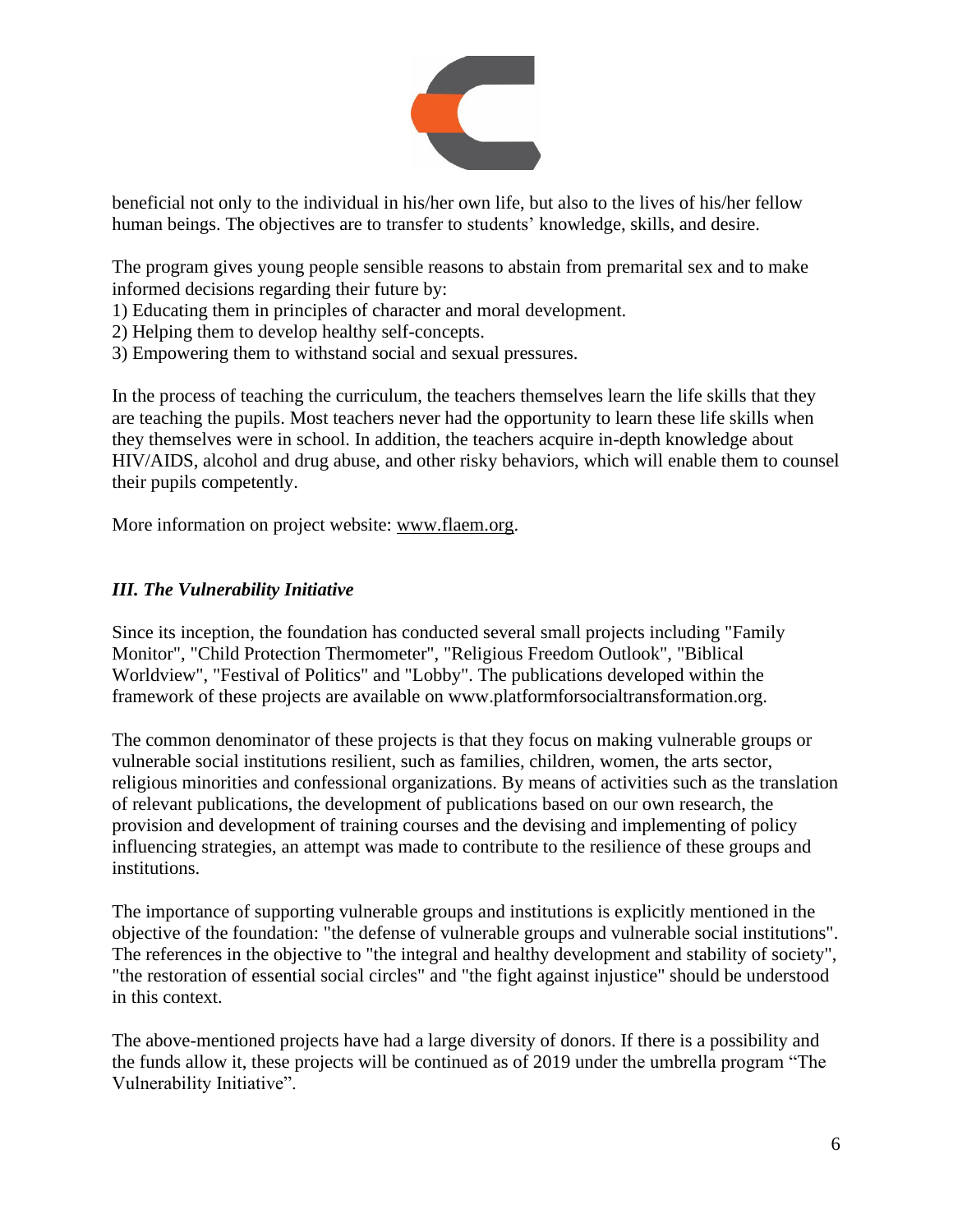

## *IV. Observatory of Religious Freedom in Latin America*

We want to contribute to religious freedom in Latin American by bringing awareness about this issue. We do this by gathering comprehensive data about incidents of violation of religious freedom in Latin America; by informing the public, policy makers, and international institutions about the ranges of hostilities and marginalization religious minorities and religious institutions face in Latin America; by building resilience so that religious minorities can freely live their faith in the public square; and by advocating for remedies. To accomplish our mission we research, analyze, document, and report cases of violations of the religious freedom in Latin America. We emphasize the vital role religion plays in economic development and conflict resolution.

Specifically, the Observatory has the following goals:

- 1. Monitor and document the position of vulnerable religious minorities whose right to religious freedom is being infringed;
- 2. Generate policy recommendations to improve the position of these vulnerable groups;
- 3. Provide tools to groups/institutions that work with vulnerable religious minorities to increase their resilience against hostilities through training and other efforts;
- 4. Communicate to inform the broader public about the state of religious freedom in Latin America.

The Observatory has a strong Think Tank component in as much as it champions/advances a cause through means of scientifically researching and reporting, advocating and thus contributing with the resilience of vulnerable religious minorities. The core mission of the Observatory is to strengthen research about persecution of religious minorities in Latin America in order to comprehensively understand what is happening now and to prepare for the future.

More information on project website: [www.olire.org.](http://www.olire.org/)

## **Board**

## *Composition of the board and names of the board members*

Chair: Frans Visscher Treasurer/Secretary: Marijke Krijnen General board member: Gerrit Brink